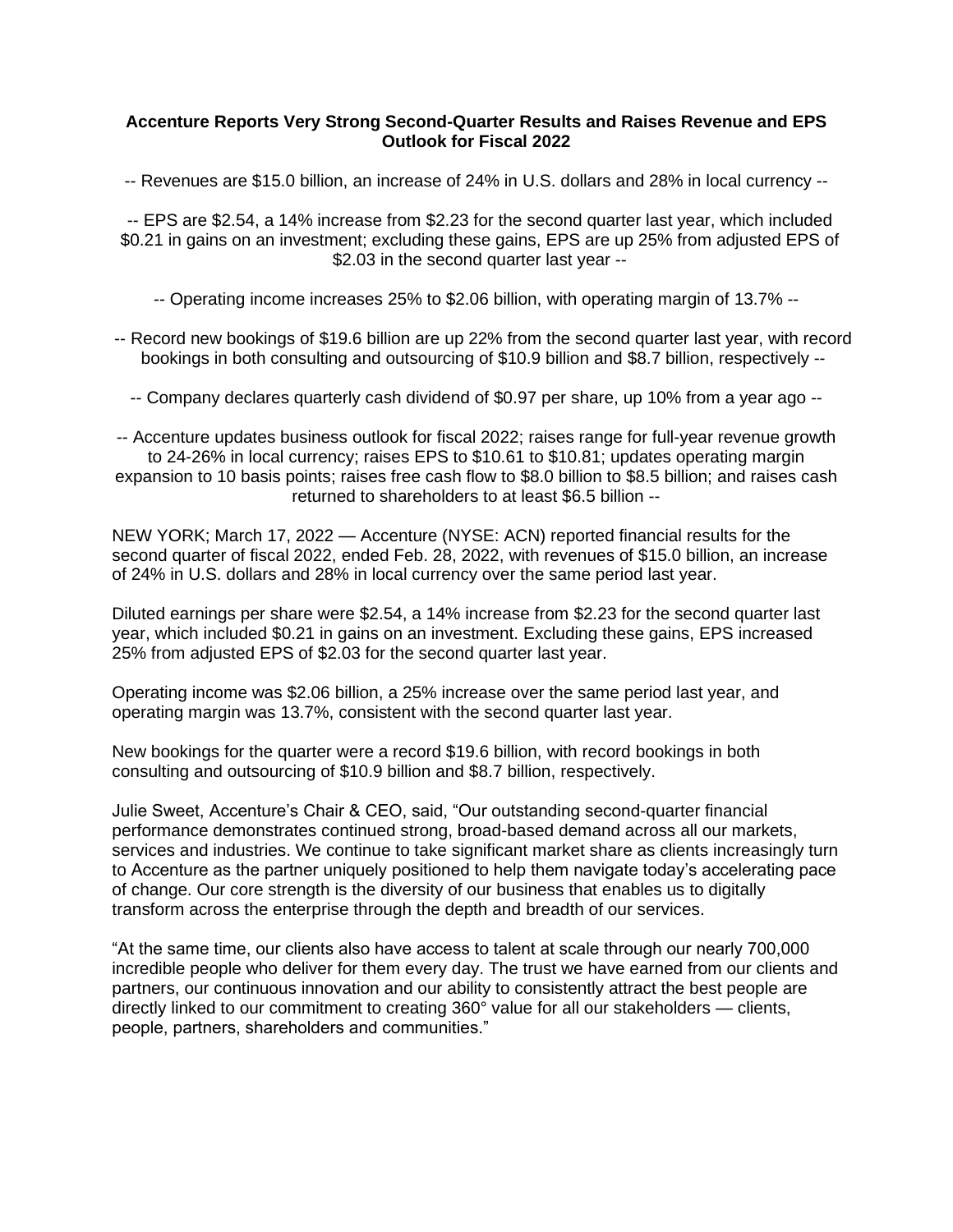### **Financial Review**

Revenues for the second quarter of fiscal 2022 were \$15.05 billion, compared with \$12.09 billion for the second quarter of fiscal 2021, an increase of 24% in U.S. dollars and 28% in local currency. Revenues were approximately \$300 million above the top end of the company's guided range of \$14.30 billion to \$14.75 billion. The foreign-exchange impact for the quarter was approximately negative 4%, consistent with the assumption provided in the company's first-quarter earnings release.

- Consulting revenues for the quarter were \$8.32 billion, an increase of 29% in U.S. dollars and 34% in local currency compared with the second quarter of fiscal 2021.
- Outsourcing revenues were \$6.72 billion, an increase of 19% in U.S. dollars and 23% in local currency compared with the second quarter of fiscal 2021.

Diluted EPS for the quarter were \$2.54, a 14% increase from \$2.23, for the second quarter last year, which included pre-tax gains on an investment of \$151 million, or \$0.21 per share. Excluding these gains, EPS increased 25% from adjusted EPS of \$2.03 for the second quarter of fiscal 2021. The \$0.51 increase in EPS on an adjusted basis reflects:

- **EXE** a \$0.52 increase from higher revenue and operating results; and
- a \$0.04 increase from lower non-operating expense;

#### partially offset by

■ a \$0.05 decrease from a higher effective tax rate.

Gross margin (gross profit as a percentage of revenues) for the quarter was 30.1%, compared with 29.7% for the second quarter last year. Selling, general and administrative (SG&A) expenses for the quarter were \$2.46 billion, or 16.4% of revenues, compared with \$1.94 billion, or 16.1% of revenues, for the second quarter last year.

Operating income for the quarter increased 25%, to \$2.06 billion, or 13.7% of revenues, compared with \$1.65 billion, or 13.7% of revenues, for the second quarter of fiscal 2021.

The company's effective tax rate for the quarter was 19.2%, compared with 17.1% for the second quarter last year. Excluding the investment gains and the related tax expense of \$19 million, the effective tax rate for the second quarter of fiscal 2021 was 17.5%.

Net income for the quarter was \$1.66 billion, compared with \$1.46 billion for the second quarter last year. Excluding after-tax investment gains of \$133 million, net income for the second quarter of fiscal 2021 was \$1.33 billion.

Operating cash flow for the quarter was \$2.16 billion, and property and equipment additions were \$165 million. Free cash flow, defined as operating cash flow net of property and equipment additions, was \$1.99 billion. For the same period last year, operating cash flow was \$2.53 billion; property and equipment additions were \$93 million; and free cash flow was \$2.44 billion.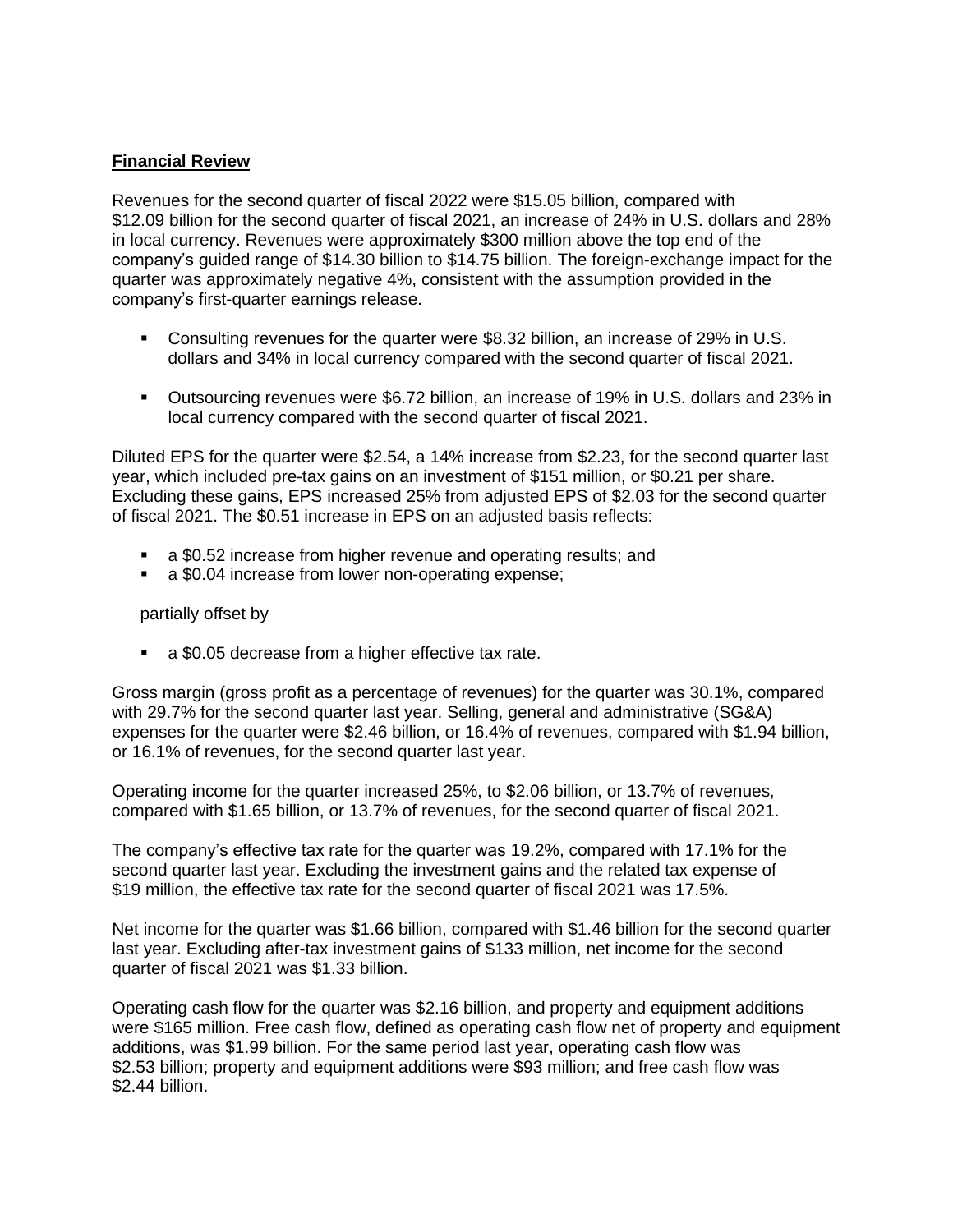Days services outstanding, or DSOs, were 41 days at Feb. 28, 2022, compared with 38 days at Aug. 31, 2021 and 34 days at Feb. 28, 2021.

Accenture's total cash balance at Feb. 28, 2022 was \$5.5 billion, compared with \$8.2 billion at Aug. 31, 2021.

### *New Bookings*

New bookings for the second quarter were a record \$19.6 billion, an increase of 22% in U.S. dollars and 26% in local currency from the second quarter last year.

- Consulting new bookings were a record \$10.9 billion, or 56% of total new bookings.
- Outsourcing new bookings were a record \$8.7 billion, or 44% of total new bookings.

### *Revenues by Geographic Market*

Revenues by geographic market were as follows:

- North America: \$7.08 billion, an increase of 26% in both U.S. dollars and local currency compared with the second quarter of fiscal 2021.
- Europe: \$5.01 billion, an increase of 24% in U.S. dollars and 31% in local currency compared with the second quarter of fiscal 2021.
- Growth Markets: \$2.96 billion, an increase of 22% in U.S. dollars and 30% in local currency compared with the second quarter of fiscal 2021.

### *Revenues by Industry Group*

Revenues by industry group were as follows:

- Communications, Media & Technology: \$3.19 billion, an increase of 29% in U.S. dollars and 32% in local currency compared with the second quarter of fiscal 2021.
- Financial Services: \$2.87 billion, an increase of 21% in U.S. dollars and 25% in local currency compared with the second quarter of fiscal 2021.
- Health & Public Service: \$2.69 billion, an increase of 19% in U.S. dollars and 21% in local currency compared with the second quarter of fiscal 2021.
- Products: \$4.33 billion, an increase of 30% in U.S. dollars and 34% in local currency compared with the second quarter of fiscal 2021.
- Resources: \$1.97 billion, an increase of 21% in U.S. dollars and 25% in local currency compared with the second quarter of fiscal 2021.

### **Returning Cash to Shareholders**

Accenture continues to return cash to shareholders through cash dividends and share repurchases.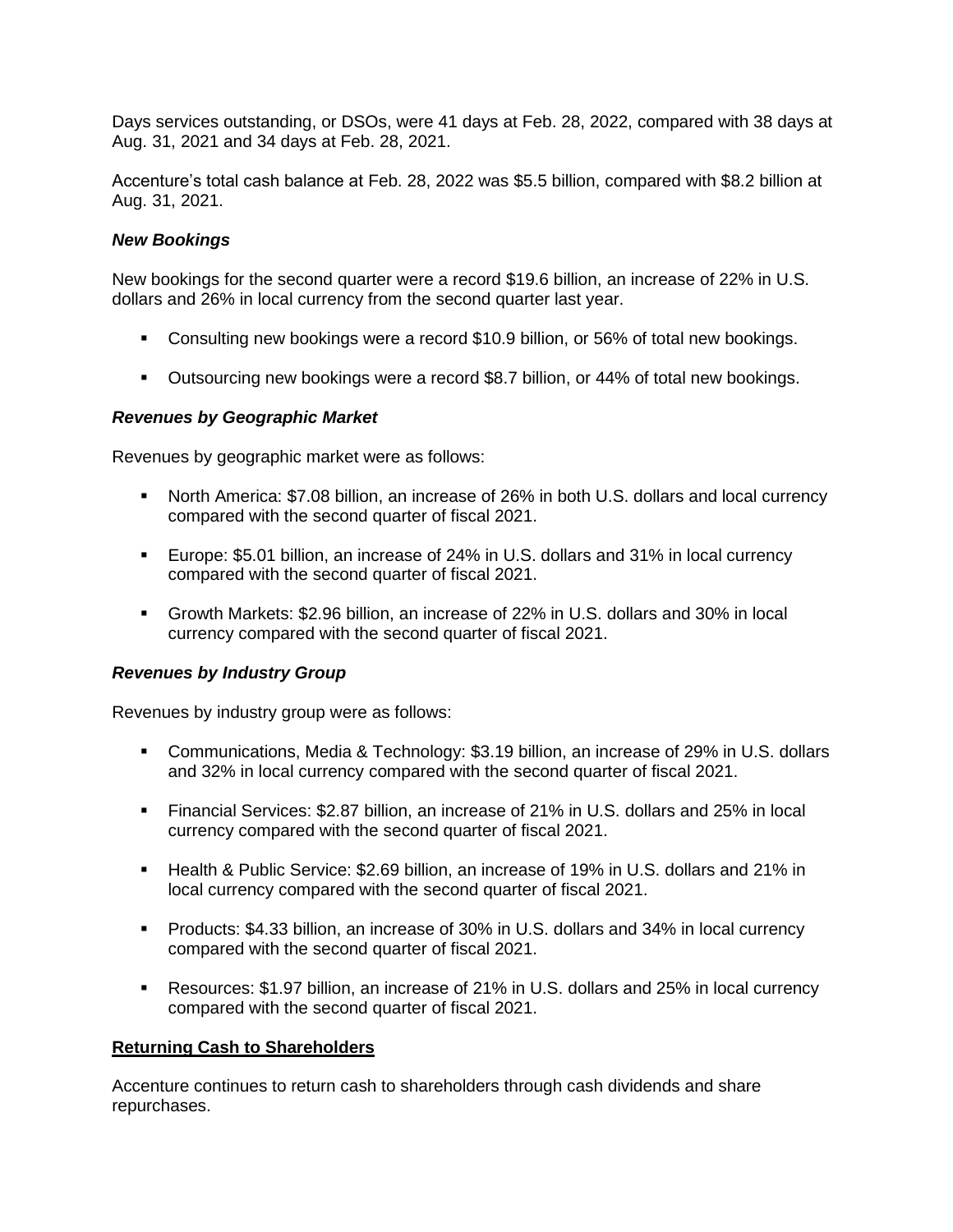### *Dividend*

On Feb. 15, 2022, a quarterly cash dividend of \$0.97 per share was paid to shareholders of record at the close of business on Jan. 13, 2022. These cash dividend payments totaled \$617 million, bringing dividend payments for the year to date to \$1.23 billion.

Accenture plc has declared another quarterly cash dividend of \$0.97 per share for shareholders of record at the close of business on April 14, 2022. This dividend, which is payable on May 13, represents a 10% increase over the quarterly dividend rate of \$0.88 per share in fiscal 2021.

#### *Share Repurchase Activity*

During the second quarter of fiscal 2022, Accenture repurchased or redeemed 4.6 million shares for a total of \$1.69 billion, including approximately 2.9 million shares repurchased in the open market. This brings Accenture's total share repurchases and redemptions for the first half of fiscal 2022 to 7.0 million shares for a total of \$2.54 billion, including approximately 4.8 million shares repurchased in the open market.

Accenture's total remaining share repurchase authority at Feb. 28, 2022 was approximately \$4.6 billion.

At Feb. 28, 2022, Accenture had approximately 634 million total shares outstanding.

### **Business Outlook**

The invasion of Ukraine by Russia and the sanctions and other measures being imposed in response to this conflict have increased the level of economic and political uncertainty. Accenture's third-quarter and full-year 2022 business outlook does not include assumptions for a significant escalation or expansion of economic disruption or the conflict's current scope, which could have a material adverse effect on the company's results of operations.

#### *Third Quarter Fiscal 2022*

Accenture expects revenues for the third quarter of fiscal 2022 to be in the range of \$15.70 billion to \$16.15 billion, an increase of 22% to 26% in local currency, reflecting the company's assumption of a negative 4% foreign-exchange impact compared with the third quarter of fiscal 2021.

#### *Fiscal Year 2022*

Accenture's business outlook for the full 2022 fiscal year continues to assume that the foreignexchange impact on its results in U.S. dollars will be approximately negative 3% compared with fiscal 2021.

For fiscal 2022, the company now expects revenue growth to be in the range of 24% to 26% in local currency, compared with 19% to 22% previously.

Accenture now expects operating margin for the full fiscal year to be 15.2%, an expansion of 10 basis points from fiscal 2021. The company previously expected operating margin to expand 10 to 30 basis points.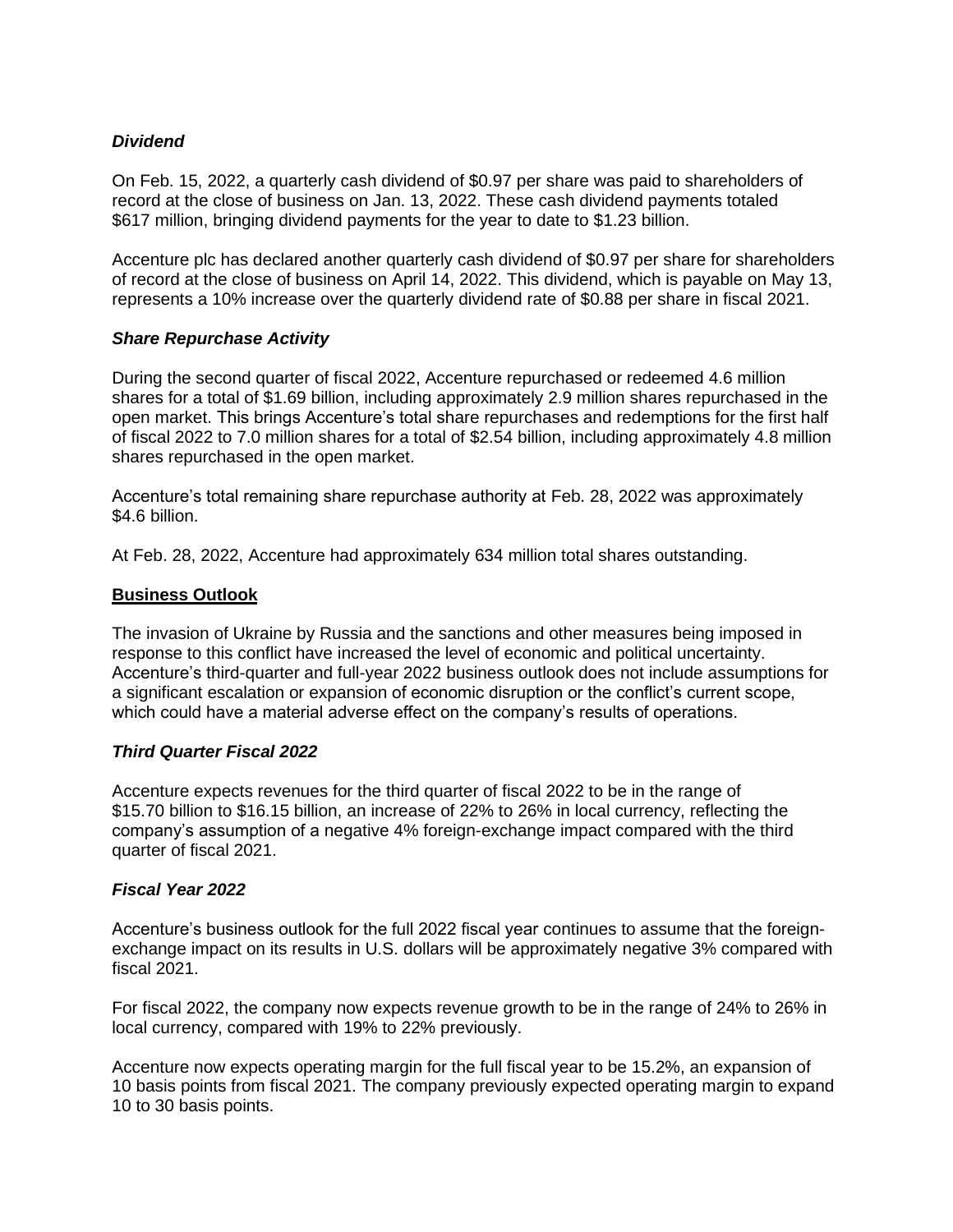The company continues to expect its annual effective tax rate to be in the range of 23.0% to 25.0%.

The company now expects diluted EPS to be in the range of \$10.61 to \$10.81, an increase of 21% to 23% over adjusted FY21 diluted EPS of \$8.80 — which exclude gains on an investment of \$0.36 from FY21 GAAP diluted EPS of \$9.16. The company previously expected fiscal 2022 diluted EPS to be in the range of \$10.32 to \$10.60.

For fiscal 2022, the company now expects operating cash flow to be in the range of \$8.7 billion to \$9.2 billion, compared with \$8.4 billion to \$8.9 billion previously; continues to expect property and equipment additions to be \$700 million; and now expects free cash flow to be in the range of \$8.0 billion to \$8.5 billion, compared with \$7.7 billion to \$8.2 billion previously.

The company now expects to return at least \$6.5 billion in cash to shareholders through dividends and share repurchases, compared with at least \$6.3 billion previously.

#### **360° Value Reporting**

Accenture's goal is to create 360° value for our clients, people, shareholders, partners, and communities. To enhance transparency and provide a comprehensive view for all stakeholders, we have combined our financial and environmental, social and governance (ESG) reporting into a digital-first experience. To access our goals, progress and performance, please visit the Accenture 360° Value Reporting Experience [\(Accenture.com/reportingexperience\)](https://www.accenture.com/reportingexperience).

#### **Conference Call and Webcast Details**

Accenture will host a conference call at 8:00 a.m. EDT today to discuss its second-quarter financial results. To participate, please dial +1 (877) 692-8955 [+1 (234) 720-6979 outside the United States, Puerto Rico and Canada] and enter access code 6450548 approximately 15 minutes before the scheduled start of the call. The conference call will also be accessible live on the Investor Relations section of the Accenture Web site at [accenture.com.](http://www.accenture.com/)

A replay of the conference call will be available online at accenture.com beginning at 11:00 a.m. EDT today, March 17, and continuing through Wednesday, June 22, 2022. The replay will also be available via telephone by dialing +1 (866) 207-1041 [+1 (402) 970-0847 outside the United States, Puerto Rico and Canada] and entering access code 6300496 from 11:00 a.m. EDT today, March 17, through Wednesday, June 22, 2022.

### **About Accenture**

Accenture is a global professional services company with leading capabilities in digital, cloud and security. Combining unmatched experience and specialized skills across more than 40 industries, we offer Strategy and Consulting, Interactive, Technology and Operations services — all powered by the world's largest network of Advanced Technology and Intelligent Operations centers. Our 699,000 people deliver on the promise of technology and human ingenuity every day, serving clients in more than 120 countries. We embrace the power of change to create value and shared success for our clients, people, shareholders, partners and communities. Visit us at [accenture.com.](http://www.accenture.com/)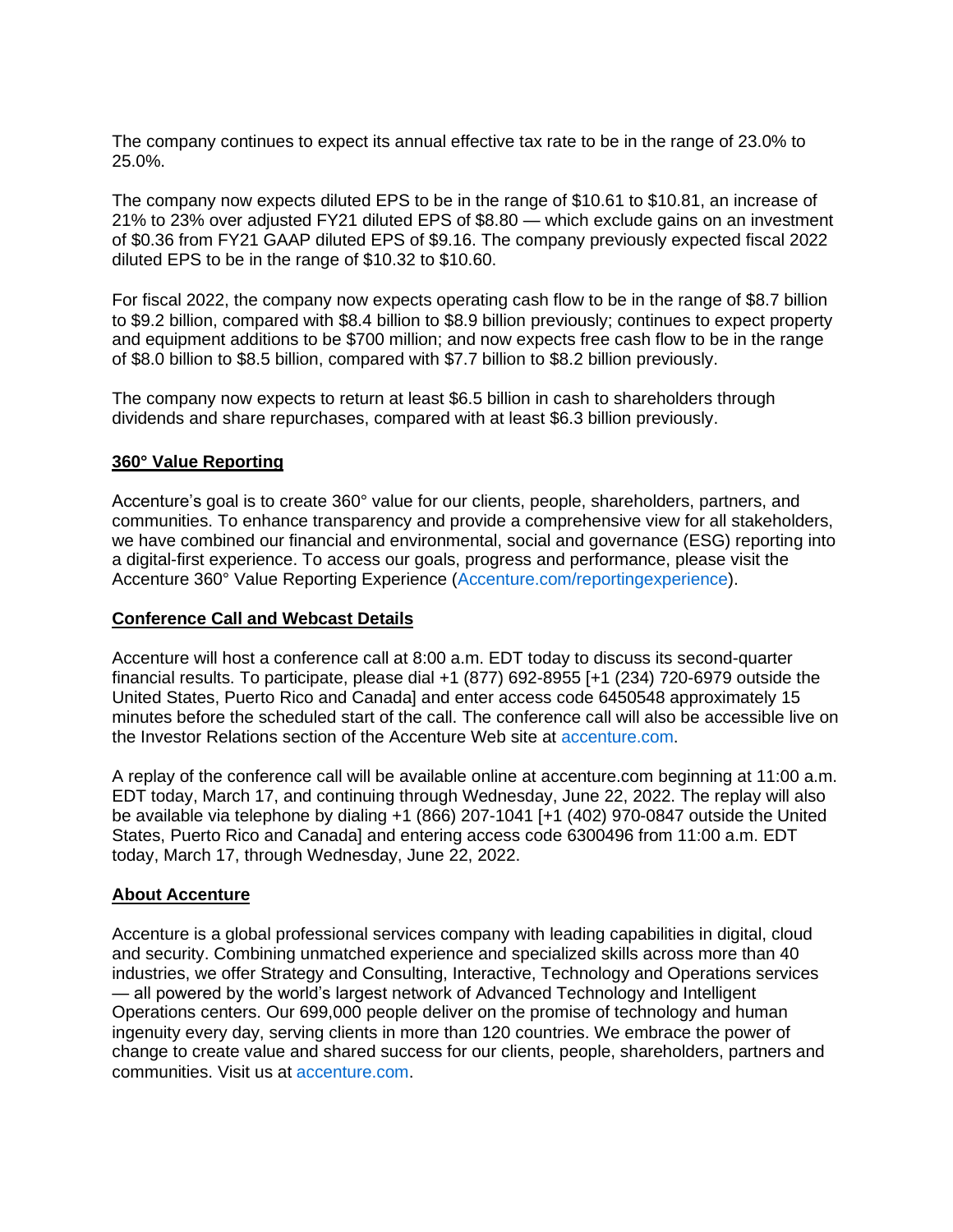#### **Non-GAAP Financial Information**

This news release includes certain non-GAAP financial information as defined by Securities and Exchange Commission Regulation G. Pursuant to the requirements of this regulation, reconciliations of this non-GAAP financial information to Accenture's financial statements as prepared under generally accepted accounting principles (GAAP) are included in this press release. Financial results "in local currency" are calculated by restating current-period activity into U.S. dollars using the comparable prior-year period's foreign-currency exchange rates. Accenture's management believes providing investors with this information gives additional insights into Accenture's results of operations. While Accenture's management believes that the non-GAAP financial measures herein are useful in evaluating Accenture's operations, this information should be considered as supplemental in nature and not as a substitute for the related financial information prepared in accordance with GAAP. Accenture provides full-year revenue guidance on a local-currency basis and not in U.S. dollars because the impact of foreign exchange rate fluctuations could vary significantly from the company's stated assumptions.

#### **Forward-Looking Statements**

Except for the historical information and discussions contained herein, statements in this news release may constitute forward-looking statements within the meaning of the Private Securities Litigation Reform Act of 1995. Words such as "may," "will," "should," "likely," "anticipates," "expects," "intends," "plans," "projects," "believes," "estimates," "positioned," "outlook" and similar expressions are used to identify these forward-looking statements. These statements involve a number of risks, uncertainties and other factors that could cause actual results to differ materially from those expressed or implied. Many of the following risks, uncertainties and other factors identified below may be amplified by the invasion of Ukraine by Russia, the sanctions (including their duration), and other measures being imposed in response to this conflict, as well as any escalation or expansion of economic disruption or the conflict's current scope. These risks include, without limitation, risks that: Accenture's results of operations have been, and may in the future be, adversely affected by volatile, negative or uncertain economic and political conditions and the effects of these conditions on the company's clients' businesses and levels of business activity; Accenture faces legal, reputational and financial risks from any failure to protect client and/or company data from security incidents or cyberattacks; Accenture's business depends on generating and maintaining ongoing, profitable client demand for the company's services and solutions including through the adaptation and expansion of its services and solutions in response to ongoing changes in technology and offerings, and a significant reduction in such demand or an inability to respond to the evolving technological environment could materially affect the company's results of operations; if Accenture is unable to match people and skills with client demand around the world and attract and retain professionals with strong leadership skills, the company's business, the utilization rate of the company's professionals and the company's results of operations may be materially adversely affected; the COVID-19 pandemic has impacted Accenture's business and operations, and the extent to which it will continue to do so and its impact on the company's future financial results are uncertain; the markets in which Accenture operates are highly competitive, and Accenture might not be able to compete effectively; Accenture's ability to attract and retain business and employees may depend on its reputation in the marketplace; if Accenture does not successfully manage and develop its relationships with key alliance partners or fails to anticipate and establish new alliances in new technologies, the company's results of operations could be adversely affected; Accenture's profitability could materially suffer if the company is unable to obtain favorable pricing for its services and solutions, if the company is unable to remain competitive, if its cost-management strategies are unsuccessful or if it experiences delivery inefficiencies or fail to satisfy certain agreed-upon targets or specific service levels; changes in Accenture's level of taxes, as well as audits, investigations and tax proceedings, or changes in tax laws or in their interpretation or enforcement, could have a material adverse effect on the company's effective tax rate, results of operations, cash flows and financial condition; Accenture's results of operations could be materially adversely affected by fluctuations in foreign currency exchange rates; changes to accounting standards or in the estimates and assumptions Accenture makes in connection with the preparation of its consolidated financial statements could adversely affect its financial results; Accenture might be unable to access additional capital on favorable terms or at all and if the company raises equity capital, it may dilute its shareholders' ownership interest in the company; as a result of Accenture's geographically diverse operations and its growth strategy to continue to expand in its key markets around the world, the company is more susceptible to certain risks; if Accenture is unable to manage the organizational challenges associated with its size, the company might be unable to achieve its business objectives; Accenture might not be successful at acquiring, investing in or integrating businesses, entering into joint ventures or divesting businesses; Accenture's business could be materially adversely affected if the company incurs legal liability; Accenture's global operations expose the company to numerous and sometimes conflicting legal and regulatory requirements; Accenture's work with government clients exposes the company to additional risks inherent in the government contracting environment; if Accenture is unable to protect or enforce its intellectual property rights or if Accenture's services or solutions infringe upon the intellectual property rights of others or the company loses its ability to utilize the intellectual property of others, its business could be adversely affected; Accenture's results of operations and share price could be adversely affected if it is unable to maintain effective internal controls; Accenture may be subject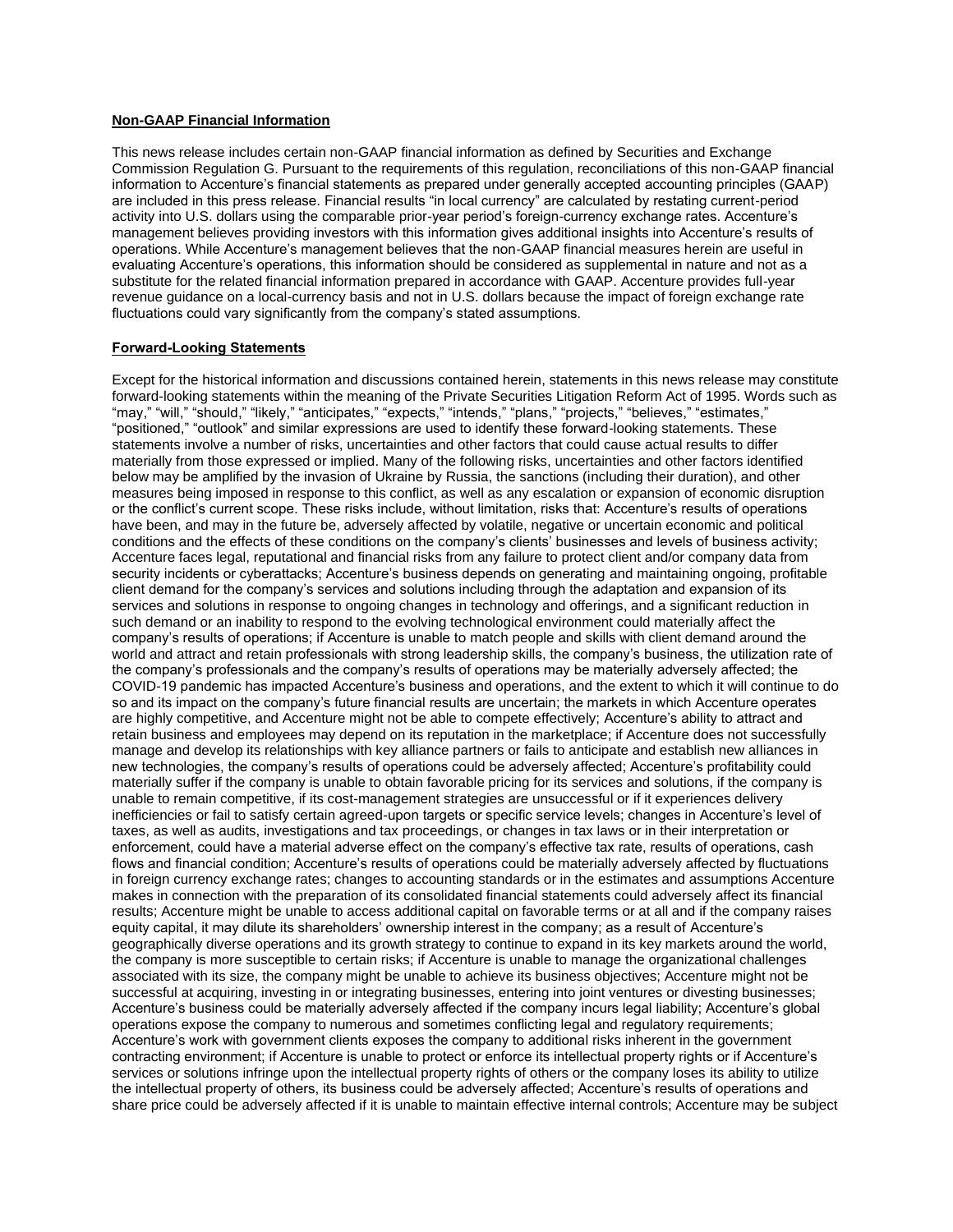to criticism and negative publicity related to its incorporation in Ireland; as well as the risks, uncertainties and other factors discussed under the "Risk Factors" heading in Accenture plc's most recent Annual Report on Form 10-K and other documents filed with or furnished to the Securities and Exchange Commission. Statements in this news release speak only as of the date they were made, and Accenture undertakes no duty to update any forward-looking statements made in this news release or to conform such statements to actual results or changes in Accenture's expectations.

Contacts:

Stacey Jones Accenture Media Relations +1 (917) 452-6561 stacey.jones@accenture.com

Angie Park Accenture Investor Relations +1 (703) 947-2401 angie.park@accenture.com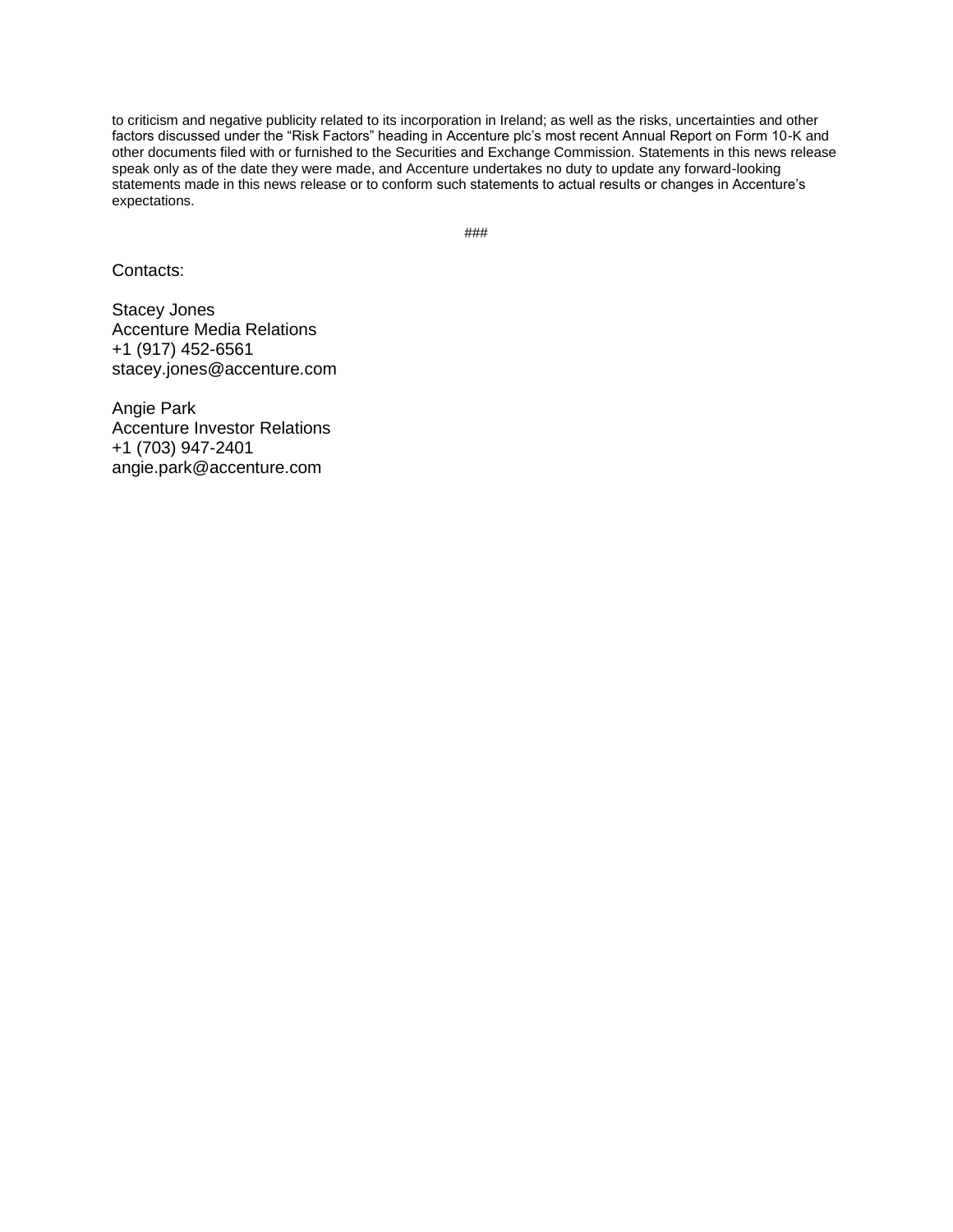## **Accenture plc Consolidated Income Statements**

*(In thousands of U.S. dollars, except share and per share amounts) (Unaudited)*

|                                                                                                |                      |                                            | <b>Three Months Ended</b> |                         |                      |                         |                      |                           |  |  |  |  |  |  |  |  |  |  |  |  |  |  |  |  |  |  |  |           |        |
|------------------------------------------------------------------------------------------------|----------------------|--------------------------------------------|---------------------------|-------------------------|----------------------|-------------------------|----------------------|---------------------------|--|--|--|--|--|--|--|--|--|--|--|--|--|--|--|--|--|--|--|-----------|--------|
|                                                                                                | February 28,<br>2022 | $%$ of<br><b>Revenues</b>                  | February 28,<br>2021      | % of<br><b>Revenues</b> | February 28,<br>2022 | % of<br><b>Revenues</b> | February 28,<br>2021 | $%$ of<br><b>Revenues</b> |  |  |  |  |  |  |  |  |  |  |  |  |  |  |  |  |  |  |  |           |        |
| <b>REVENUES:</b>                                                                               |                      |                                            |                           |                         |                      |                         |                      |                           |  |  |  |  |  |  |  |  |  |  |  |  |  |  |  |  |  |  |  |           |        |
| Revenues                                                                                       | \$15,046,693         | 100.0 %                                    | \$12,088,125              | 100.0 %                 | \$30,011,846         | 100.0 %                 | \$23,850,310         | 100.0 %                   |  |  |  |  |  |  |  |  |  |  |  |  |  |  |  |  |  |  |  |           |        |
| <b>OPERATING EXPENSES:</b>                                                                     |                      |                                            |                           |                         |                      |                         |                      |                           |  |  |  |  |  |  |  |  |  |  |  |  |  |  |  |  |  |  |  |           |        |
| Cost of services                                                                               | 10,522,734           | 69.9 %                                     | 8,492,893                 | 70.3 %                  | 20,571,098<br>68.5 % |                         | 16,356,782           | 68.6 %                    |  |  |  |  |  |  |  |  |  |  |  |  |  |  |  |  |  |  |  |           |        |
| Sales and marketing                                                                            | 1,414,814            | 9.4%                                       | 1,139,486                 | 9.4%                    | 2,869,239            | 9.6%                    | 2,366,662            | 9.9%                      |  |  |  |  |  |  |  |  |  |  |  |  |  |  |  |  |  |  |  |           |        |
| General and administrative costs                                                               | 1,047,565            | 7.0 %                                      | 802,231                   | 6.6%                    | 2,075,635            | 6.9%                    | 1,582,682            | 6.6 %                     |  |  |  |  |  |  |  |  |  |  |  |  |  |  |  |  |  |  |  |           |        |
| <b>Total operating expenses</b>                                                                | 12,985,113           |                                            | 10,434,610                |                         | 25,515,972           |                         | 20,306,126           |                           |  |  |  |  |  |  |  |  |  |  |  |  |  |  |  |  |  |  |  |           |        |
| <b>OPERATING INCOME</b>                                                                        | 2,061,580            | 13.7 %                                     | 1,653,515                 | 13.7 %                  | 4,495,874            | 15.0 %                  | 3,544,184            | 14.9 %                    |  |  |  |  |  |  |  |  |  |  |  |  |  |  |  |  |  |  |  |           |        |
| Interest income                                                                                | 7,269                |                                            | 8,407                     |                         | 13,319               |                         | 19,092               |                           |  |  |  |  |  |  |  |  |  |  |  |  |  |  |  |  |  |  |  |           |        |
| Interest expense                                                                               | (11, 216)            |                                            | (8,922)                   |                         | (22, 399)            |                         | (17, 776)            |                           |  |  |  |  |  |  |  |  |  |  |  |  |  |  |  |  |  |  |  |           |        |
| Other income (expense), net                                                                    | (7, 183)             |                                            | 109,443                   |                         | (30, 212)            |                         | 203,810              |                           |  |  |  |  |  |  |  |  |  |  |  |  |  |  |  |  |  |  |  |           |        |
| <b>INCOME BEFORE INCOME TAXES</b>                                                              | 2,050,450            | 13.6 %                                     | 1,762,443                 | 14.6 %                  | 4,456,582            | 14.8 %                  | 3,749,310            | 15.7 %                    |  |  |  |  |  |  |  |  |  |  |  |  |  |  |  |  |  |  |  |           |        |
| Income tax expense                                                                             | 392.921              |                                            | 300,950                   |                         | 979,323              |                         |                      |                           |  |  |  |  |  |  |  |  |  |  |  |  |  |  |  |  |  |  |  |           |        |
| <b>NET INCOME</b>                                                                              | 1,657,529            | 11.0 %<br>12.1 %<br>1,461,493<br>3,477,259 |                           | 11.6 %                  |                      |                         |                      |                           |  |  |  |  |  |  |  |  |  |  |  |  |  |  |  |  |  |  |  | 2,983,550 | 12.5 % |
| Net income attributable to noncontrolling<br>interest in Accenture Canada Holdings<br>Inc.     | (1,742)              |                                            | (1,602)                   |                         | (3,676)              |                         | (3,302)              |                           |  |  |  |  |  |  |  |  |  |  |  |  |  |  |  |  |  |  |  |           |        |
| Net income attributable to noncontrolling<br>interests $-$ other (1)                           | (20, 845)            |                                            | (19,032)                  |                         | (47, 617)            |                         | (39, 113)            |                           |  |  |  |  |  |  |  |  |  |  |  |  |  |  |  |  |  |  |  |           |        |
| <b>NET INCOME ATTRIBUTABLE TO</b><br><b>ACCENTURE PLC</b>                                      | \$1,634,942          | 10.9 %                                     | \$1,440,859               | 11.9 %                  | \$3,425,966          |                         | 11.4 % \$ 2,941,135  | 12.3 %                    |  |  |  |  |  |  |  |  |  |  |  |  |  |  |  |  |  |  |  |           |        |
| <b>CALCULATION OF EARNINGS PER</b><br><b>SHARE:</b>                                            |                      |                                            |                           |                         |                      |                         |                      |                           |  |  |  |  |  |  |  |  |  |  |  |  |  |  |  |  |  |  |  |           |        |
| Net income attributable to Accenture plc                                                       | \$1,634,942          |                                            | \$1.440.859               |                         | \$3,425,966          |                         | \$2,941,135          |                           |  |  |  |  |  |  |  |  |  |  |  |  |  |  |  |  |  |  |  |           |        |
| Net income attributable to noncontrolling<br>interest in Accenture Canada Holdings<br>Inc. (2) | 1,742                |                                            | 1,602                     |                         | 3,676                |                         | 3,302                |                           |  |  |  |  |  |  |  |  |  |  |  |  |  |  |  |  |  |  |  |           |        |
| Net income for diluted earnings per<br>share calculation                                       | \$1,636,684          |                                            | \$1,442,461               |                         | \$3,429,642          |                         | \$2,944,437          |                           |  |  |  |  |  |  |  |  |  |  |  |  |  |  |  |  |  |  |  |           |        |
| <b>EARNINGS PER SHARE:</b>                                                                     |                      |                                            |                           |                         |                      |                         |                      |                           |  |  |  |  |  |  |  |  |  |  |  |  |  |  |  |  |  |  |  |           |        |
| Basic                                                                                          | \$<br>2.58           |                                            | \$<br>2.27                |                         | \$<br>5.41           |                         | \$<br>4.63           |                           |  |  |  |  |  |  |  |  |  |  |  |  |  |  |  |  |  |  |  |           |        |
| <b>Diluted</b>                                                                                 | \$<br>2.54           |                                            | \$<br>2.23                |                         | \$<br>5.32           |                         | \$<br>4.55           |                           |  |  |  |  |  |  |  |  |  |  |  |  |  |  |  |  |  |  |  |           |        |
| <b>WEIGHTED AVERAGE SHARES:</b>                                                                |                      |                                            |                           |                         |                      |                         |                      |                           |  |  |  |  |  |  |  |  |  |  |  |  |  |  |  |  |  |  |  |           |        |
| Basic                                                                                          | 633,956,712          |                                            | 635,993,980               |                         | 633,108,627          |                         | 635, 137, 704        |                           |  |  |  |  |  |  |  |  |  |  |  |  |  |  |  |  |  |  |  |           |        |
| <b>Diluted</b>                                                                                 | 644, 127, 093        |                                            | 646,321,916               |                         | 644,622,602          |                         | 646,803,693          |                           |  |  |  |  |  |  |  |  |  |  |  |  |  |  |  |  |  |  |  |           |        |
| Cash dividends per share                                                                       | \$<br>0.97           |                                            | \$<br>0.88                |                         | \$<br>1.94           |                         | \$<br>1.76           |                           |  |  |  |  |  |  |  |  |  |  |  |  |  |  |  |  |  |  |  |           |        |

(1) Comprised primarily of noncontrolling interest attributable to the noncontrolling shareholders of Avanade, Inc.

(2) Diluted earnings per share assumes the exchange of all Accenture Canada Holdings Inc. exchangeable shares for Accenture plc Class A ordinary shares on a one-for-one basis. The income effect does not take into account "Net income attributable to noncontrolling interests — other," since those shares are not redeemable or exchangeable for Accenture plc Class A ordinary shares.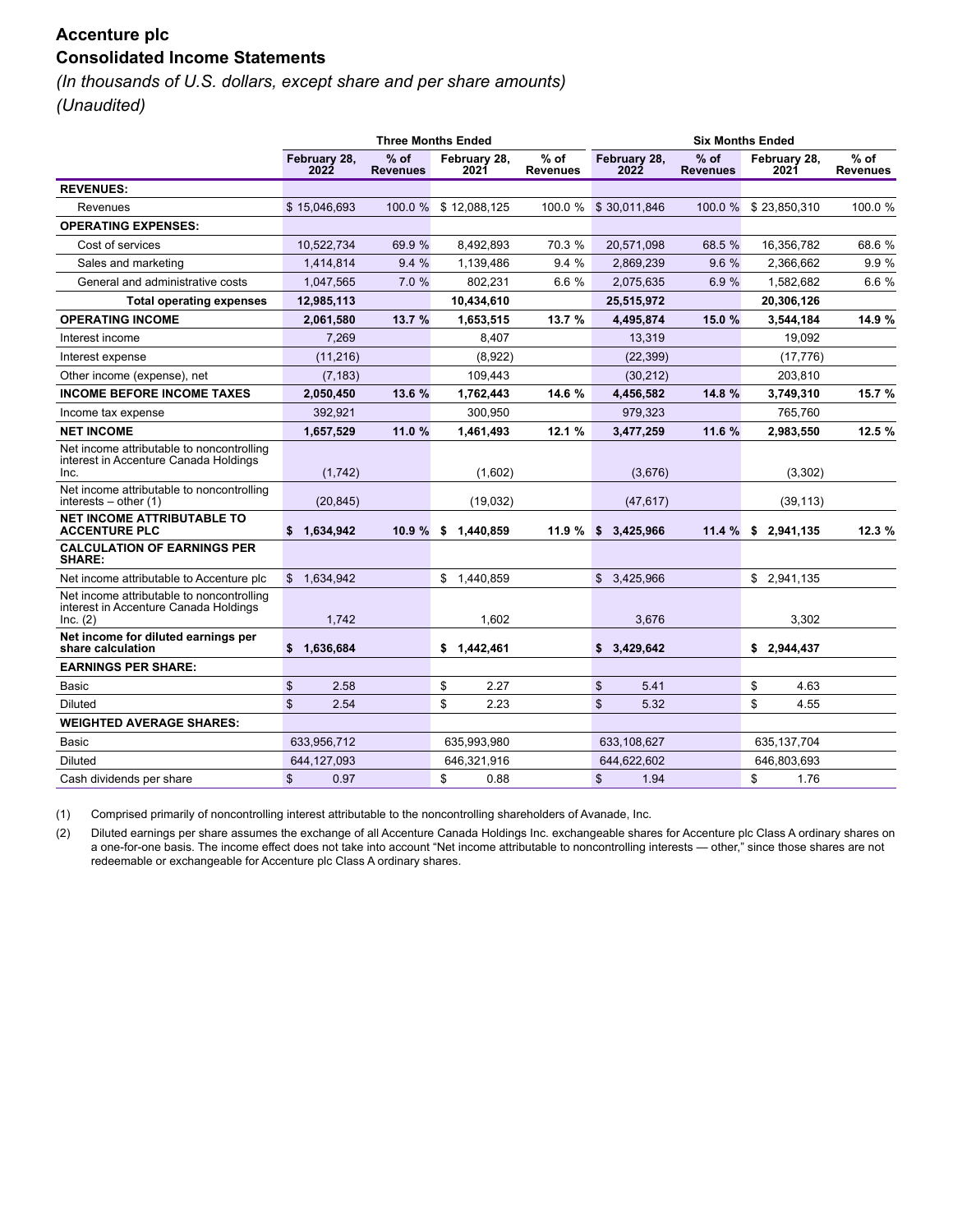## **Accenture plc Summary of Revenues**

*(In thousands of U.S. dollars) (Unaudited)*

|                                    | <b>Three Months Ended</b> | <b>Percent</b><br>Increase | <b>Percent</b><br>Increase |      |
|------------------------------------|---------------------------|----------------------------|----------------------------|------|
|                                    | <b>February 28, 2022</b>  | U.S.<br><b>Dollars</b>     | Local<br>Currency          |      |
| <b>GEOGRAPHIC MARKETS</b>          |                           | <b>February 28, 2021</b>   |                            |      |
| North America                      | \$<br>7,077,036           | \$<br>5,631,968            | 26 %                       | 26 % |
| Europe                             | 5,009,885                 | 4,030,043                  | 24                         | 31   |
| <b>Growth Markets</b>              | 2,959,772                 | 2,426,114                  | 22                         | 30   |
| <b>Total Revenues</b>              | \$<br>15,046,693          | \$<br>12,088,125           | 24 %                       | 28 % |
| <b>INDUSTRY GROUPS</b>             |                           |                            |                            |      |
| Communications, Media & Technology | \$<br>3,192,742           | \$<br>2,480,169            | 29 %                       | 32 % |
| <b>Financial Services</b>          | 2,872,158                 | 2,377,555                  | 21                         | 25   |
| <b>Health &amp; Public Service</b> | 2,686,853                 | 2,261,901                  | 19                         | 21   |
| <b>Products</b>                    | 4,329,195                 | 3,340,894                  | 30                         | 34   |
| Resources                          | 1,965,745                 | 1,627,606                  | 21                         | 25   |
| <b>Total Revenues</b>              | \$<br>15,046,693          | \$<br>12,088,125           | 24 %                       | 28 % |
| <b>TYPE OF WORK</b>                |                           |                            |                            |      |
| Consulting                         | \$<br>8,322,202           | \$<br>6,439,392            | 29 %                       | 34 % |
| Outsourcing                        | 6,724,491                 | 5,648,733                  | 19                         | 23   |
| <b>Total Revenues</b>              | \$<br>15,046,693          | \$<br>12,088,125           | 24 %                       | 28 % |

|                                    |    | <b>Six Months Ended</b>  | <b>Percent</b><br>Increase<br>U.S. | <b>Percent</b><br>Increase<br>Local |                |          |  |
|------------------------------------|----|--------------------------|------------------------------------|-------------------------------------|----------------|----------|--|
|                                    |    | <b>February 28, 2022</b> | <b>February 28, 2021</b>           |                                     | <b>Dollars</b> | Currency |  |
| <b>GEOGRAPHIC MARKETS</b>          |    |                          |                                    |                                     |                |          |  |
| North America                      | \$ | 13,984,251               | \$                                 | 11,112,931                          | 26 %           | 26 %     |  |
| Europe                             |    | 10,109,953               |                                    | 7,997,451                           | 26             | 30       |  |
| <b>Growth Markets</b>              |    | 5,917,642                |                                    | 4,739,928                           | 25             | 30       |  |
| <b>Total Revenues</b>              | \$ | 30,011,846               | \$                                 | 23,850,310                          | 26 %           | 28 %     |  |
| <b>INDUSTRY GROUPS</b>             |    |                          |                                    |                                     |                |          |  |
| Communications, Media & Technology | \$ | 6,276,347                | \$                                 | 4,813,814                           | 30 %           | 32 %     |  |
| <b>Financial Services</b>          |    | 5,789,878                |                                    | 4,723,846                           | 23             | 25       |  |
| <b>Health &amp; Public Service</b> |    | 5,416,887                |                                    | 4,473,790                           | 21             | 22       |  |
| Products                           |    | 8,610,782                |                                    | 6,547,019                           | 32             | 34       |  |
| <b>Resources</b>                   |    | 3,917,952                |                                    | 3,291,841                           | 19             | 21       |  |
| <b>Total Revenues</b>              | \$ | 30,011,846               | \$                                 | 23,850,310                          | 26 %           | 28 %     |  |
| <b>TYPE OF WORK</b>                |    |                          |                                    |                                     |                |          |  |
| Consulting                         | \$ | 16,714,611               | \$                                 | 12,771,964                          | 31 %           | 33 %     |  |
| Outsourcing                        |    | 13,297,235               |                                    | 11,078,346                          | 20             | 22       |  |
| <b>Total Revenues</b>              | \$ | 30,011,846               | \$                                 | 23,850,310                          | 26 %           | 28 %     |  |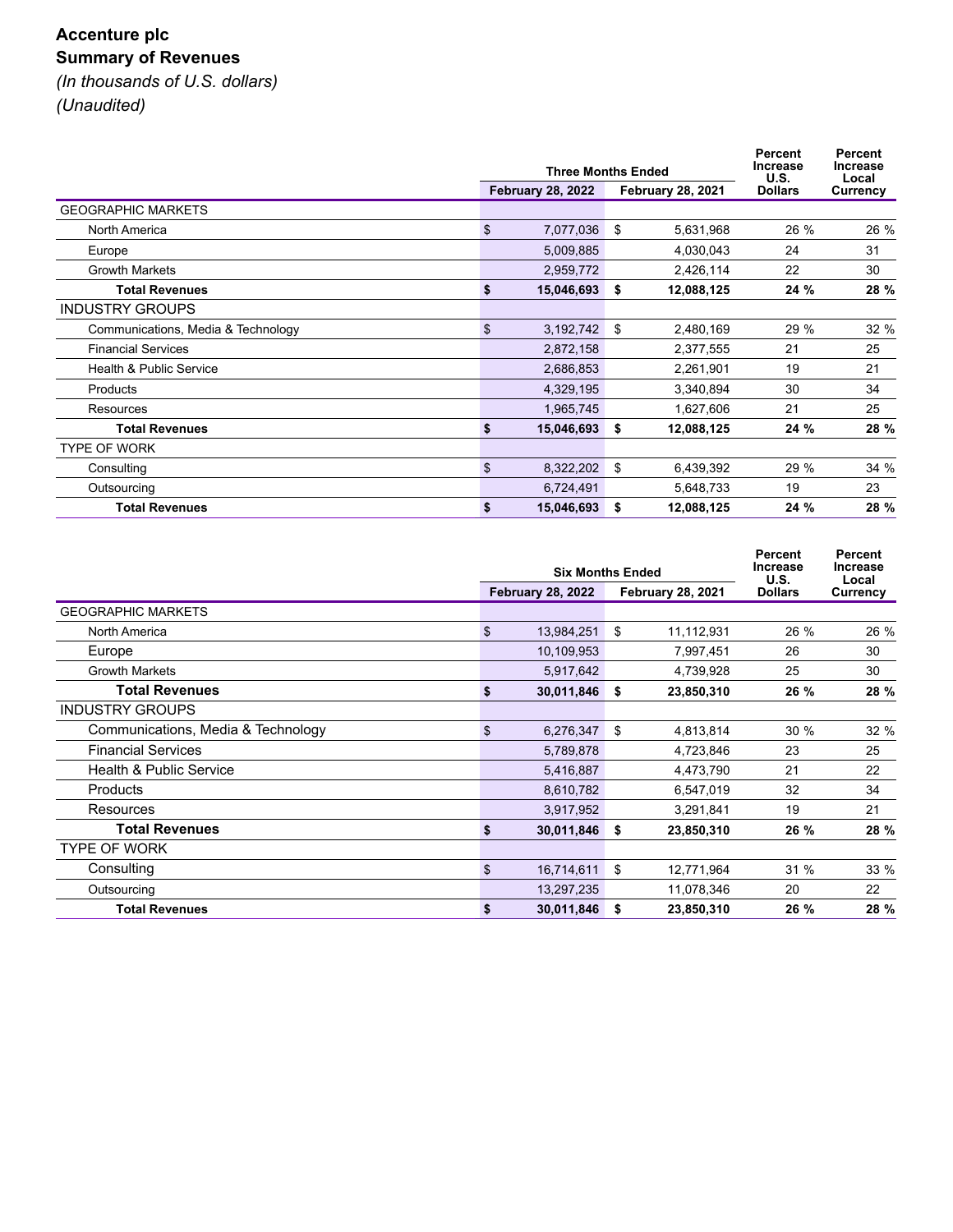# **Accenture plc Operating Income by Geographic Market**

*(In thousands of U.S. dollars) (Unaudited)*

|                               | <b>February 28, 2022</b>   |                            | <b>February 28, 2021</b> |                            |                 |
|-------------------------------|----------------------------|----------------------------|--------------------------|----------------------------|-----------------|
|                               | Operating<br><b>Income</b> | <b>Operating</b><br>Margin | Operating<br>Income      | <b>Operating</b><br>Margin | <b>Increase</b> |
| North America                 | \$1,090,910                | 15 %                       | 772.144<br>\$.           | $14 \%$                    | 318,766<br>£.   |
| Europe                        | 531.629                    | 11                         | 502,933                  | 12                         | 28,696          |
| <b>Growth Markets</b>         | 439.041                    | 15                         | 378.438                  | 16                         | 60,603          |
| <b>Total Operating Income</b> | \$2,061,580                |                            | 13.7 % \$ 1,653,515      | 13.7 %                     | 408.065<br>- 5  |

|                               | <b>February 28, 2022</b>          |                                   | <b>February 28, 2021</b>   |                            |                 |
|-------------------------------|-----------------------------------|-----------------------------------|----------------------------|----------------------------|-----------------|
|                               | <b>Operating</b><br><b>Income</b> | <b>Operating</b><br><b>Margin</b> | Operating<br><b>Income</b> | <b>Operating</b><br>Margin | <b>Increase</b> |
| North America                 | \$2,335,327                       | 17%                               | \$1,660,953                | $15 \%$                    | 674,374<br>S    |
| Europe                        | 1,276,485                         | 13                                | 1,132,363                  | 14                         | 144,122         |
| <b>Growth Markets</b>         | 884.062                           | 15                                | 750.868                    | 16                         | 133,194         |
| <b>Total Operating Income</b> | \$4,495,874                       |                                   | 15.0 % \$ 3,544,184        | 14.9 %                     | 951.690<br>-S   |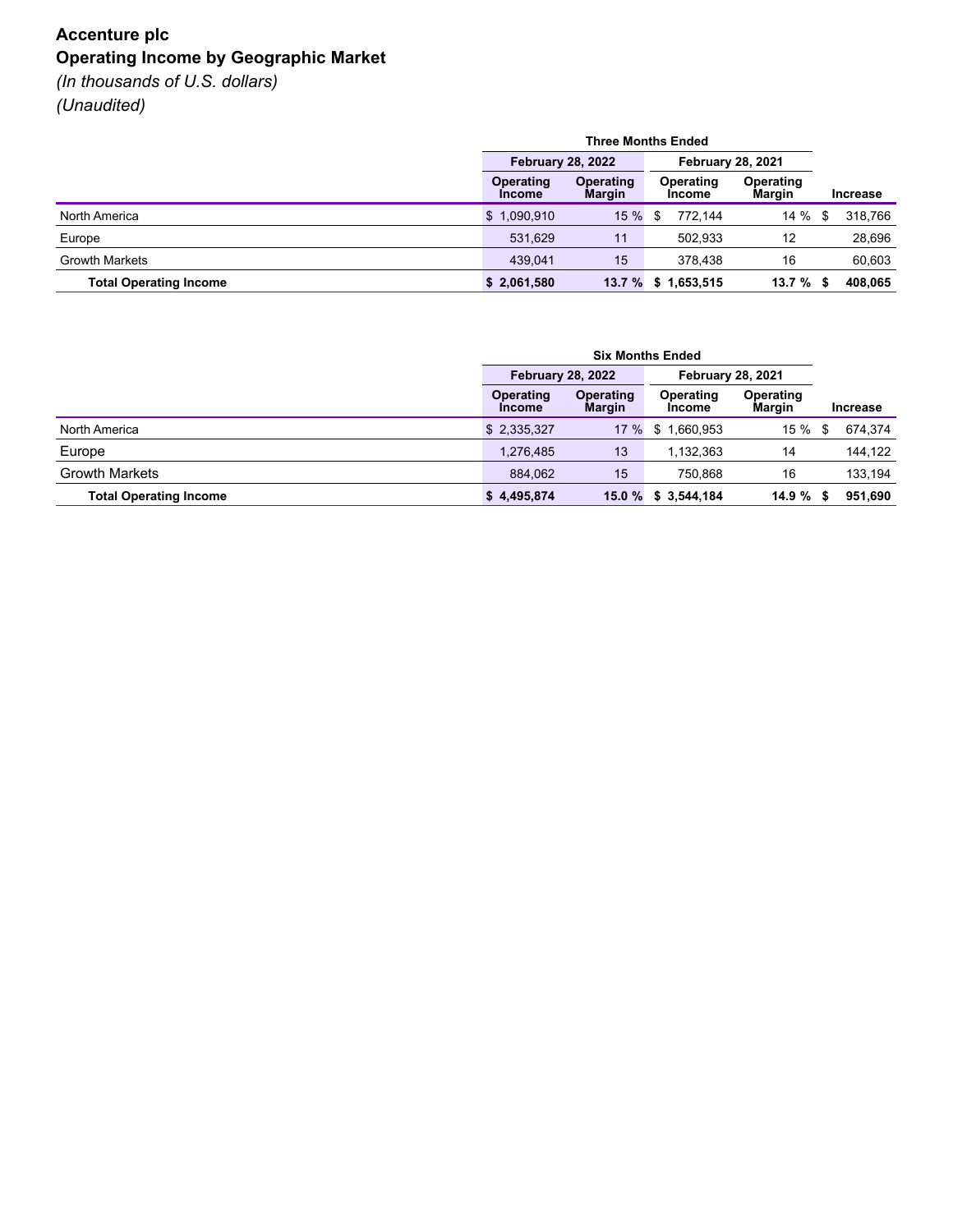### **Accenture plc Reconciliation of Net Income and Diluted Earnings Per Share, as Reported (GAAP), to Net Income and Diluted Earnings Per Share, as Adjusted (Non-GAAP)**

*(In thousands of U.S. dollars, except per share amounts) (Unaudited)*

|                            | <b>Three Months Ended</b> |                              |    |                          |   |                         |    |                        |  |  |  |
|----------------------------|---------------------------|------------------------------|----|--------------------------|---|-------------------------|----|------------------------|--|--|--|
|                            | <b>February 28, 2022</b>  |                              |    | <b>February 28, 2021</b> |   |                         |    |                        |  |  |  |
|                            |                           | <b>As Reported</b><br>(GAAP) |    | As Reported<br>(GAAP)    |   | Investment<br>Gains (1) |    | Adjusted<br>(Non-GAAP) |  |  |  |
| Income before income taxes | \$.                       | 2,050,450                    |    | \$1,762,443              | S | (151,309)               | \$ | 1,611,134              |  |  |  |
| Income tax expense         |                           | 392,921                      |    | 300,950                  |   | (18, 534)               |    | 282,416                |  |  |  |
| Net Income                 |                           | 1,657,529                    | \$ | 1,461,493                | S | (132,775)               | S  | 1,328,718              |  |  |  |
| Effective tax rate         |                           | 19.2 %                       |    | 17.1 %                   |   |                         |    | 17.5 %                 |  |  |  |
| Diluted earnings per share |                           | 2.54                         | \$ | 2.23                     | S | $(0.21)$ \$             |    | 2.03                   |  |  |  |

|                            | <b>Six Months Ended</b>  |                              |    |                       |   |                          |    |                        |  |
|----------------------------|--------------------------|------------------------------|----|-----------------------|---|--------------------------|----|------------------------|--|
|                            | <b>February 28, 2022</b> |                              |    |                       |   | <b>February 28, 2021</b> |    |                        |  |
|                            |                          | <b>As Reported</b><br>(GAAP) |    | As Reported<br>(GAAP) |   | Investment<br>Gains (1)  |    | Adjusted<br>(Non-GAAP) |  |
| Income before income taxes |                          | 4,456,582                    |    | \$3,749,310           | S | (271,009)                | \$ | 3,478,301              |  |
| Income tax expense         |                          | 979,323                      |    | 765.760               |   | (41, 440)                |    | 724,320                |  |
| Net Income                 |                          | 3,477,259                    |    | \$2,983,550           | S | (229, 569)               |    | 2,753,981              |  |
| Effective tax rate         |                          | 22.0%                        |    | 20.4 %                |   |                          |    | 20.8 %                 |  |
| Diluted earnings per share |                          | 5.32                         | \$ | 4.55                  |   | $(0.35)$ \$              |    | 4.20                   |  |

Amounts in table may not total due to rounding.

(1) Represents gains related to our investment in Duck Creek Technologies.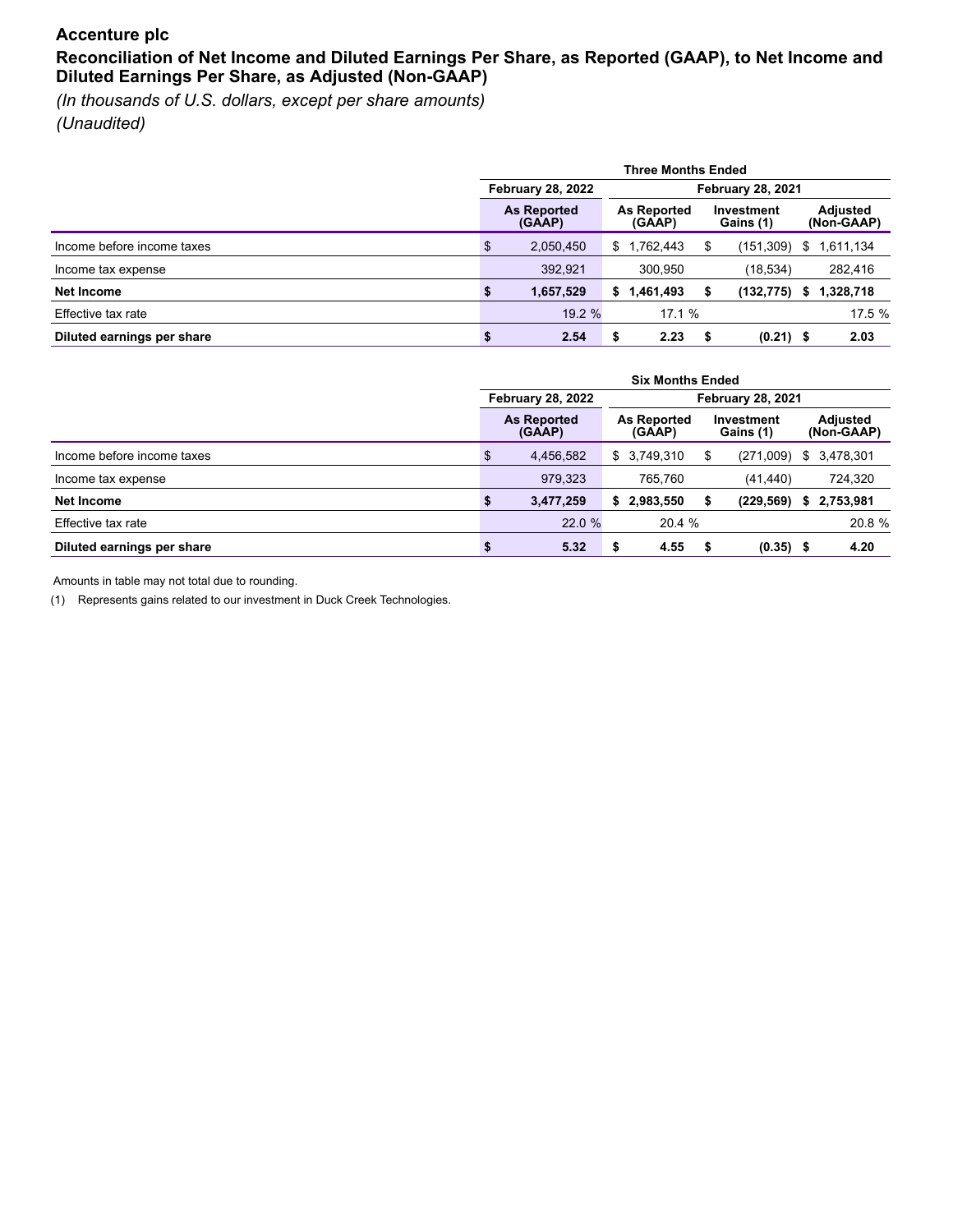## **Accenture plc Consolidated Balance Sheets**

*(In thousands of U.S. dollars)*

|                                                       | <b>February 28, 2022</b> | August 31, 2021  |  |  |  |
|-------------------------------------------------------|--------------------------|------------------|--|--|--|
| <b>ASSETS</b>                                         | (Unaudited)              |                  |  |  |  |
| <b>CURRENT ASSETS:</b>                                |                          |                  |  |  |  |
| Cash and cash equivalents                             | \$<br>5,466,116          | \$<br>8,168,174  |  |  |  |
| Short-term investments                                | 6,031                    | 4,294            |  |  |  |
| Receivables and contract assets                       | 11,590,876               | 9,728,212        |  |  |  |
| Other current assets                                  | 2,122,107                | 1,765,831        |  |  |  |
| <b>Total current assets</b>                           | 19,185,130               | 19,666,511       |  |  |  |
| <b>NON-CURRENT ASSETS:</b>                            |                          |                  |  |  |  |
| Contract assets                                       | 39,442                   | 38,334           |  |  |  |
| Investments                                           | 336,876                  | 329,526          |  |  |  |
| Property and equipment, net                           | 1,656,792                | 1,639,105        |  |  |  |
| Lease assets                                          | 3,248,912                | 3,182,519        |  |  |  |
| Goodwill                                              | 12,427,823               | 11,125,861       |  |  |  |
| Other non-current assets                              | 7,422,862                | 7,193,987        |  |  |  |
| Total non-current assets                              | 25,132,707               | 23,509,332       |  |  |  |
| <b>TOTAL ASSETS</b>                                   | \$<br>44,317,837         | \$<br>43,175,843 |  |  |  |
| <b>LIABILITIES AND SHAREHOLDERS' EQUITY</b>           |                          |                  |  |  |  |
| <b>CURRENT LIABILITIES:</b>                           |                          |                  |  |  |  |
| Current portion of long-term debt and bank borrowings | \$<br>9,092              | -\$<br>12,080    |  |  |  |
| Accounts payable                                      | 2,229,221                | 2,274,057        |  |  |  |
| Deferred revenues                                     | 4,663,024                | 4,229,177        |  |  |  |
| Accrued payroll and related benefits                  | 6,151,644                | 6,747,853        |  |  |  |
| Lease liabilities                                     | 728,381                  | 744,164          |  |  |  |
| Other accrued liabilities                             | 1,758,760                | 1,701,536        |  |  |  |
| <b>Total current liabilities</b>                      | 15,540,122               | 15,708,867       |  |  |  |
| <b>NON-CURRENT LIABILITIES:</b>                       |                          |                  |  |  |  |
| Long-term debt                                        | 52,152                   | 53,473           |  |  |  |
| Lease liabilities                                     | 2,763,519                | 2,696,917        |  |  |  |
| Other non-current liabilities                         | 4,805,065                | 4,619,472        |  |  |  |
| <b>Total non-current liabilities</b>                  | 7,620,736                | 7,369,862        |  |  |  |
| Total Accenture plc shareholders' equity              | 20,560,023               | 19,529,454       |  |  |  |
| Noncontrolling interests                              | 596,956                  | 567,660          |  |  |  |
| Total shareholders' equity                            | 21,156,979               | 20,097,114       |  |  |  |
| TOTAL LIABILITIES AND SHAREHOLDERS' EQUITY            | \$<br>44,317,837         | \$<br>43,175,843 |  |  |  |